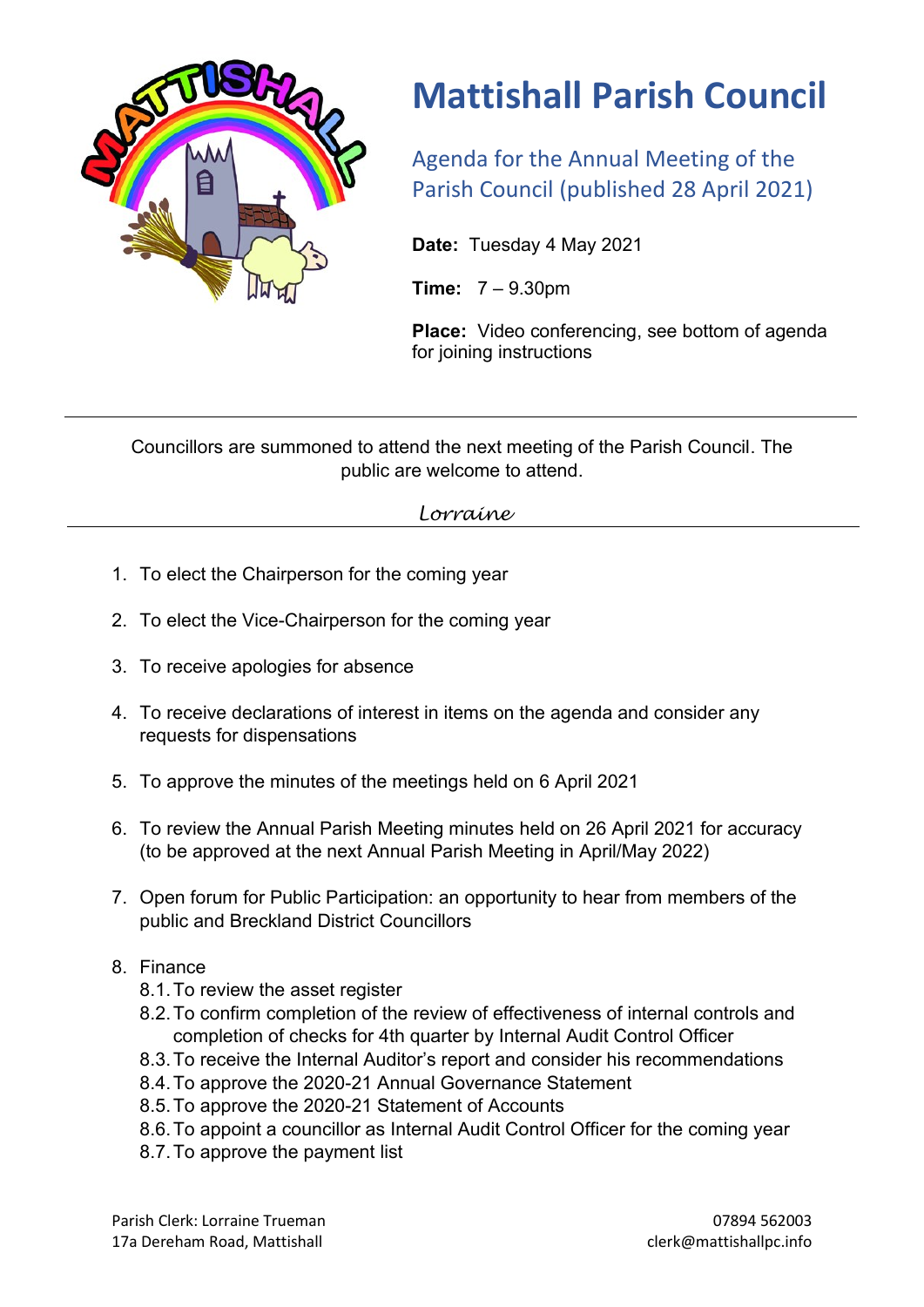- 9. To agree the appointment of councillors to the following:
	- 9.1.Planning and Monitoring Group
	- 9.2.Open Spaces Group
	- 9.3.Norwich Western Link meetings (external meetings)
	- 9.4.A47 Dualling meetings (external meetings)
	- 9.5.Safer Neighbourhood Action Panel (SNAP) meetings (external meetings)
	- 9.6.Footpath councillor contact for Mattishall
- 10.To report progress on items not on the agenda from the last meeting (Clerk's Report)

#### **To pass a resolution (under the Public Admission to Meetings Act 1960) to exclude members of the public and press for the confidential items 11 and 12**

- 11.To receive recommendations and agree appointment of the new clerk
- 12.To agree councillors training
- 13.Planning matters
	- 13.1. To receive results of applications
	- 13.2. To receive recommendation from Planning and monitoring group on current applications (see list on page 3)
- 14.To review the Code of Conduct
- 15.To receive a report on the value of the Councillors Network
- 16.To agree the response to Breckland District Council's Planning Policy Officer in respect of Supplementary Planning Documents (SPDs)
- 17.To agree definition of "local" when dealing with unauthorised signs on the highways
- 18.To agree if the newsletter in Miscellanea should be printed in colour
- 19.To agree judging of dog poo sign competition
- 20.Open Spaces
	- 20.1. To agree action to be taken over the closing of the play area gate, facing Dereham Road, which is frequently reported as closing too slowly
	- 20.2. To discuss the closing of the gate at the rear of the village green, as requested by the landowner, and the damage being caused to the fencing.
- 21.To receive items for Monday 7 June agenda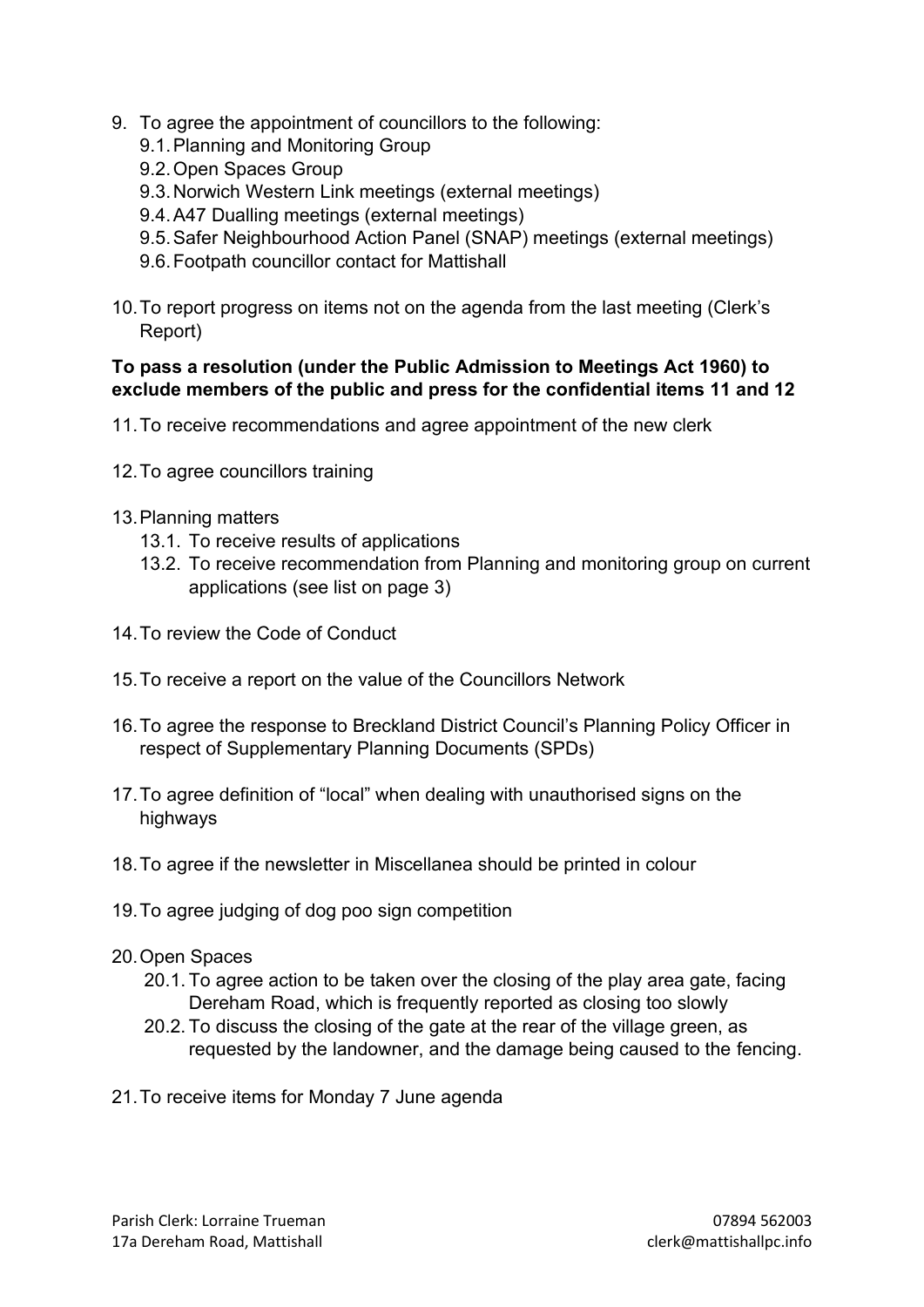- 22.Correspondence and reports (information only)
	- 22.1. BDC member briefings
	- 22.2. CAN's funding newsletter
	- 22.3. Partner with the Great British spring clean<br>22.4. NCF funding
	- NCF funding
	- 22.5. Norfolk ALC wellbing
	- 22.6. Norfolk Strategic Flooding Alliance Meeting

# **New planning applications to agree comments (item 13.2)**

| 3DC/2021/0098/DOC | <b>Water Treatment</b><br><b>Works</b>                     | Discharge of conditions 8, 9 & 10 on pp<br>3PL/2020/1172/F                                                                                                                                                           |
|-------------------|------------------------------------------------------------|----------------------------------------------------------------------------------------------------------------------------------------------------------------------------------------------------------------------|
| 3NM/2021/0026/NMA | 8 Parkers Road,<br>Mattishall,                             | Non material amendment to 3PL/2020/1043/HOU -<br>Change of external materials from Timber cladding to<br>face brick and change in direction of fall for flat roof<br>(Non Mat Minor Amend)                           |
| 3PL/2021/0552/HOU | 12 Wesley Close                                            | Proposed single storey side extension                                                                                                                                                                                |
| 3DC/2021/0101/DOC | <b>Development Site</b><br>At 605415 310352<br>South Green | Discharge of Condition No 5 on 3PL/2019/0849/D                                                                                                                                                                       |
| 3DC/2021/0108/DOC | <b>Development Site</b><br>At 605415 310352<br>South Green | Discharge of Condition No10 on 3pl/2016/0395/O<br>Erection of 15 market homes (including one existing<br>farmhouse) and 8 affordable dwellings, access road<br>and driveways and a public link to the sports ground. |
| 3DC/2021/0083/DOC | Poplar Farm, 41<br>South Green,                            | Discharge of Condition No's 5, 7, 11, 15 and 17 on<br>3PL/2016/0395/O                                                                                                                                                |
| 3PL/2021/0584/HOU | 51 Dereham Road                                            | <b>Rear extension</b>                                                                                                                                                                                                |
| 3DC/2021/0106/DOC | Glenthorne 149<br>Dereham Road                             | Discharge of Conditions 7,8,9,12 & 13 on<br>3PL/2020/0358/O                                                                                                                                                          |
| 3NM/2021/0029/NMA | 29 South Green                                             | Non material amendment to 3PL/2020/0703/HOU-<br>Change window and door colours from white to<br>anthracite grey. (Non Mat Minor Amend)                                                                               |